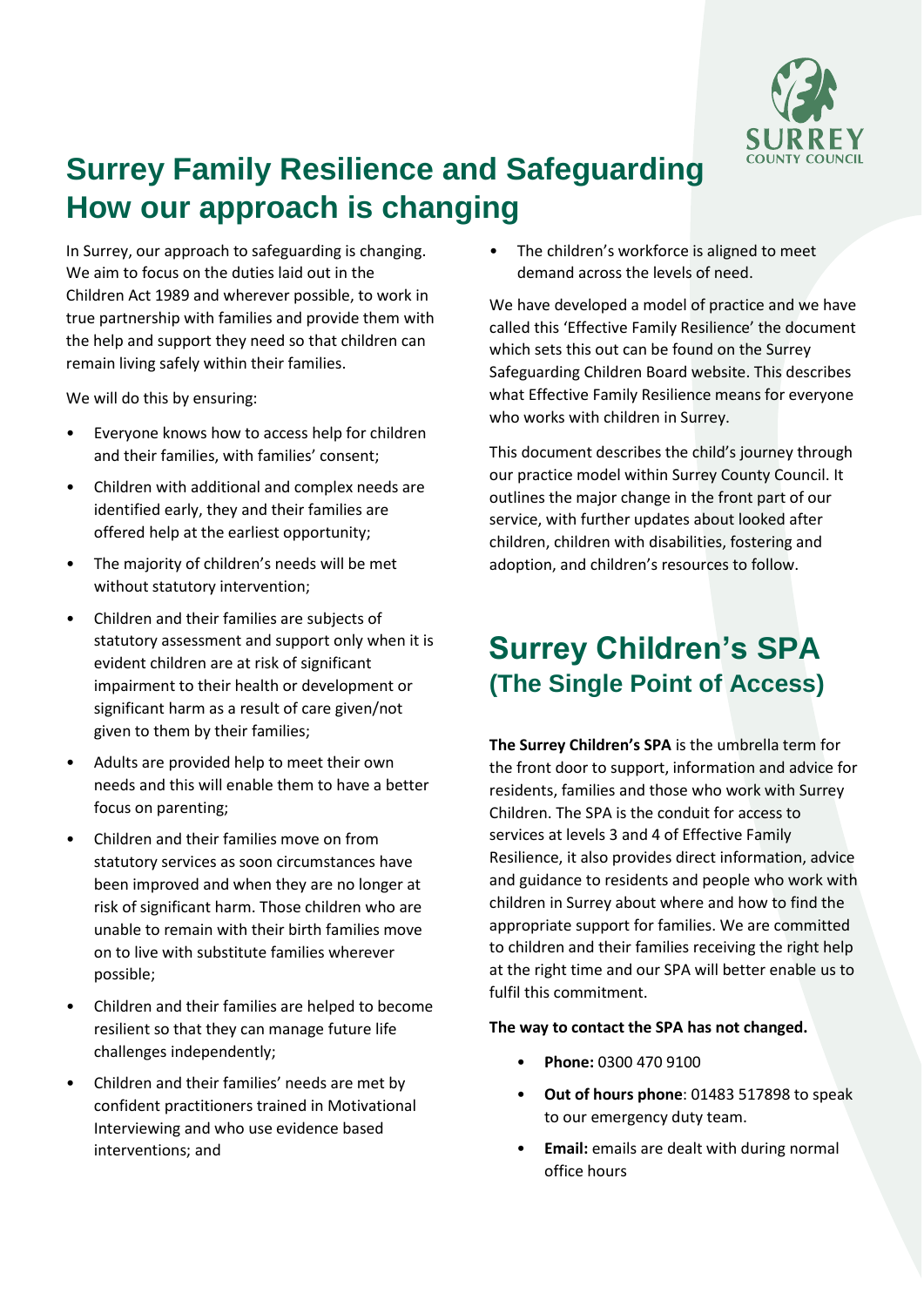#### o **For concerns for a child or young person:** csmash@surreycc.gov.uk

The success of our new model is based on having strong relationships with families and we have to start this relationship in an open and transparent way. We are asking for everyone who seeks support for a family via the SPA to have express consent from the parents (or GiIllick competent young person) when submitting that request. There will be some exceptional circumstances whereby to speak to the parents would likely cause harm to the child and we would not expect consent to be sought. The multi-agency referral form (MARF) has been withdrawn and has been replaced with a form called 'request for support'. When people request support it is implicit that the family is not being handed over but that the request is for children's services to join the existing network around the family.

All requests for support and contacts with the SPA will be directed through the contact centre to the **Children's Request for Support team**. The team is based in the corporate contact centre. Operating from a detailed guidance document and with support from a qualified social worker, the team will perform initial triage on all contacts from members of the public and professionals. Where there are information requests, they will deal with these direct. Where contact details clearly indicate that a response is required from a specific team they will send the service request to the appropriate team to respond. The team is trained in motivational interviewing so that they can begin that positive relationship between service user, partner and Surrey County Council from the outset.

### **Requests for support that reach level 4 of Effective Family Resilience** will be sent straight to the Quadrant Assessment Teams. The duty manager will assess and record whether the needs of the child require assessment under s.17 Children Act 1989 or if a strategy meeting is required to determine whether the assessment should be under s.47.

**Requests for support up to Level 3 of Effective Family Resilience** will be directed to the **Early Help Hub.** The Early Help Hub is staffed by advisors from early years, family information service, SEND, youth homeless, education, Surrey Police and early help. The Early Help Hub will offer information advice and guidance to residents and those working with children in Surrey. All of the Early Help Hub staff will be trained in motivational interviewing and they will assist families to seek help using the online **[Family](https://www.surreycc.gov.uk/people-and-community/family-information-service)  [Information Service \(FIS\)](https://www.surreycc.gov.uk/people-and-community/family-information-service),** will offer advice to those working with families about how best to support them and connect them to other people or services who can join them to support a family.

**The Early Help Hub will act as the main conduit for support for families at Level 3 of Effective Family Resilience.** Surrey County Council commissions targeted support for children up to the age of 11 through **Family Centres.** The Family Centre Model will be effective from September 2019, in the meantime they work with families up to the age of 5 offering a range of support at levels 2 and 3 of Effective Family Resilience. From September there will be 21 Family Centres based in communities with the greatest need offering a range of evidence based interventions for children up to the age of 11 at levels 2 and 3 of Effective Family Resilience. The Centres will provide outreach to families who do not live nearby. Family Centres will have access to EHM from September and will undertake Early Help assessments, plans and reviews for level 3 families.

The **[Family Support Programme \(FSP\)](https://www.surreycc.gov.uk/social-care-and-health/childrens-social-care/support-for-young-people-and-their-families/the-surrey-family-support-programme)** will also support families with children aged  $5 - 18$  and is delivered by 6 teams covering the 11 Districts and Boroughs. The FSP staff are trained in evidence based interventions and will undertake early help assessment and plan and will also move to recording on EHM this year.

Support from the Targeted Youth Support Service will also be accessed through the Early Help Hub.

**CAMHS and SEND will be co-located in the Early Help Hub.** Both services will have their front door triage co-located with partners in the Hub, including our SEND advice and advocacy service (SSIAS). The plan is to move toward a fully integrated Hub from September 2019. We know that children can be referred to multiple agencies and sometimes they may be referred to the wrong service but wait for an assessment or to be directed to a different source of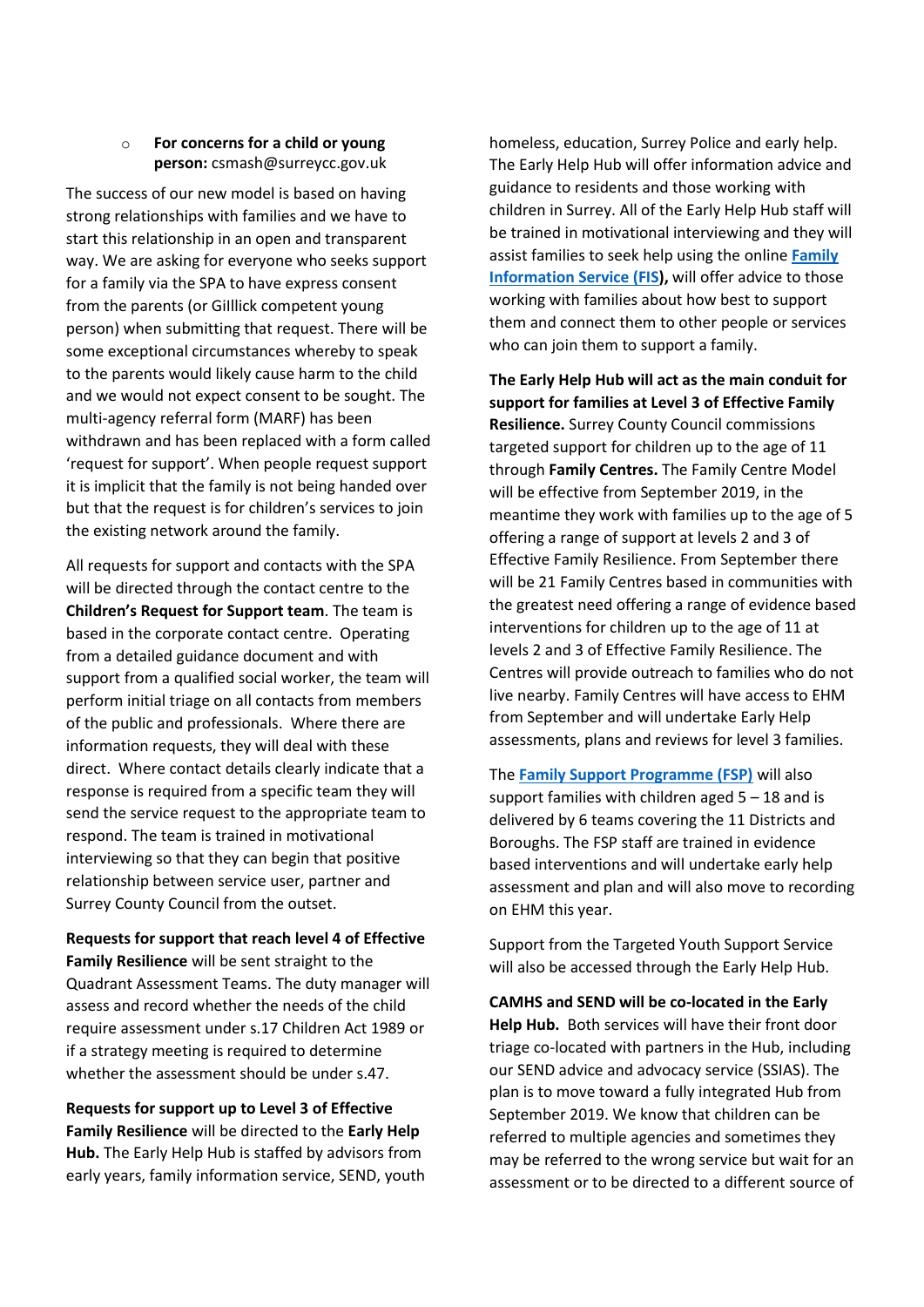help. Working with our partners in SEND and CAMHS we will have an integrated initial response whereby we are able to determine which service is best placed to meet that child's needs. This will provide a swifter service and prevent multiple assessments.

**Family Group Conferences** will be located in the Early Help Hub as we are keen to deploy this service early in the presentation of a problem, of course we will continue to offer a FGC service to children who are subjects of formal child protection processes and in pre-proceedings.

**The Multi-Agency Partnership (MAP)** receives requests for support when it is unclear if the need is at level 3 or 4 of Effective Family Resilience. The MAP is a multi-agency team, staffed by qualified social workers, education advisors, police and 0-19 public health nurses. The team is supported by MAP officers and administrators. The MAP will research and analyse information about a child in order to determine whether this is a level 3 or level 4 need.

**Schools and Settings Consultation line.** Most of our young people in Surrey are in schools and early years settings and we are committed to supporting colleagues who work in this sector. We are providing a dedicated consultation line whereby they can access advice from a qualified social worker to support the school or setting to help the child and family or decide whether they need to discuss with the family that a request for support to children's social care is submitted. Formal requests for support cannot be made through this service it is for consultation only.

# **Effective Family Resilience and Early Help**

In Surrey, our approach is changing in order to ensure that children, young people and families receive the right support, at the right time by the right service.

We know that providing early help is more effective in promoting family resilience than reacting later. Effective Early Help means providing support as soon as a problem emerges, at any point in a child's life, from the foundation years through to the teenage years. Early Help can also prevent further problems arising; for example, if it is provided as part of a support plan where a child has returned home to their family from care, or in families where there are emerging parental mental health issues or drug and alcohol issues. As referenced in Working Together 2018 (Department for Education), Effective Early Help relies upon local organisations and agencies working together to:

- identify children and families who would benefit from early help;
- undertake an assessment of the need for early help;
- provide targeted early help services to address the assessed needs of a child and their family which focuses on activity to improve the outcomes for the child.

The majority of families will be able to access universal services and are encouraged to make use of the Family Information Service to identify services in the community that may be able to support them and the needs of their children.

Any practitioner, child, young person or family member can directly access the Family Information Service [\(https://www.surreycc.gov.uk/people-and](https://www.surreycc.gov.uk/people-and-community/family-information-service)[community/family-information-service\)](https://www.surreycc.gov.uk/people-and-community/family-information-service). This directory provides a detailed list of a variety of services that are available in the community by typing in a keyword search.

Where an agency working with a family identifies additional support that is needed that their agency can deliver under Early Help, they should use their own internal processes for doing so. Sometimes, it is helpful for them to use an Early Help Plan to identify how they will support the particular needs of the family.

Where the family needs other services to support them, the agency must seek consent from the family and then contact can either be made directly to the other agency or, using the Early Help Hub, advice can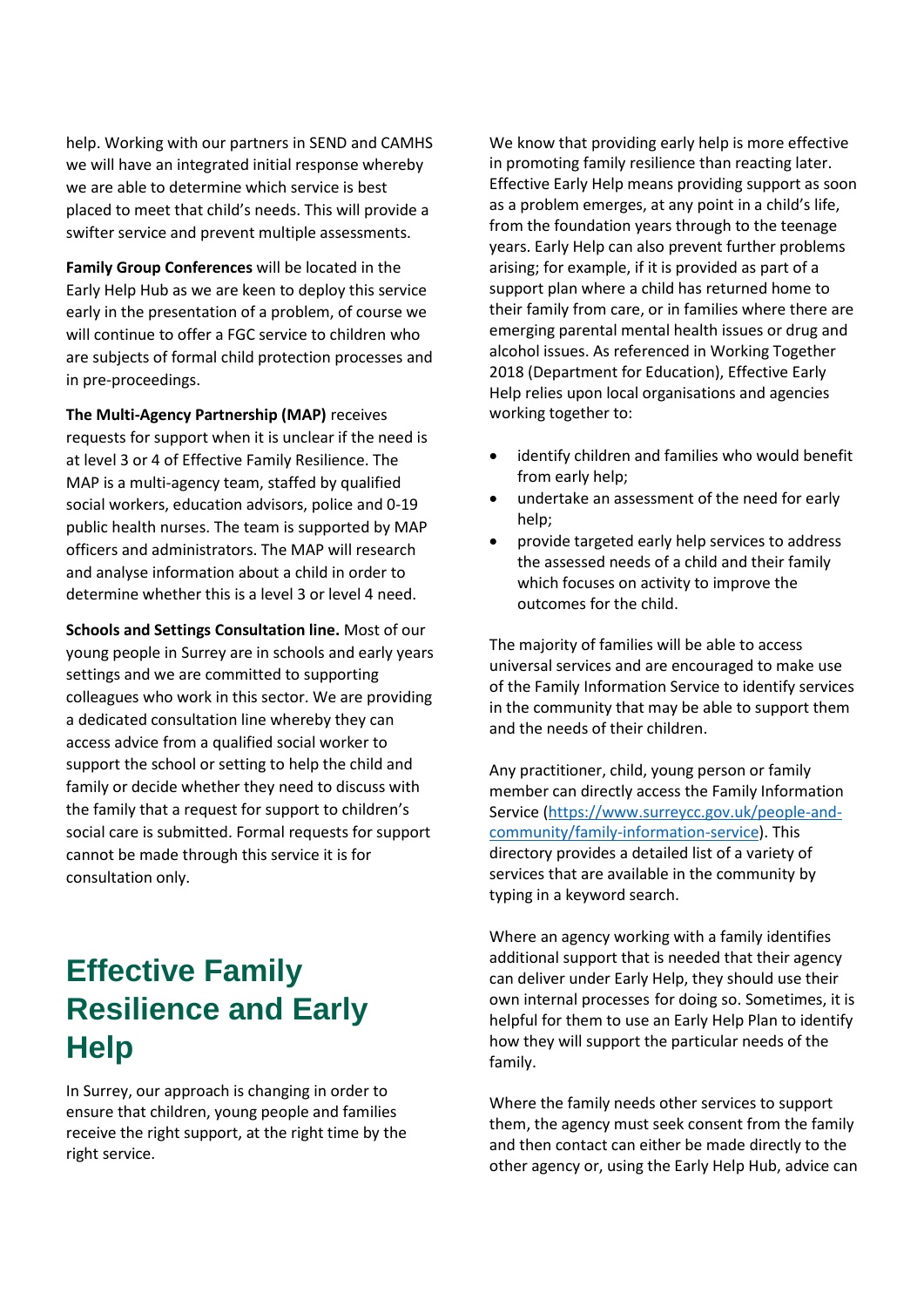be sought about the other services that can be approached.

Parents should always provide consent for any request for support. In the spirit of openness and respect it is important that we ask young people who demonstrate understanding and competency, to also give their consent.

# **What has changed?**

The new approach builds on existing strengths whilst implementing best practice from other local authorities. Th[e Effective Family Resilience](https://www.surreyscb.org.uk/wp-content/uploads/2018/12/Effective-family-resilience-SSCB-Final-March-2019.pdf) levels of need document has already been introduced, and clearly sets out examples of needs for families requiring early and targeted help.

At the heart of the changes is the creation of the new Early Help Hub which is part of the new Single Point of Access (SPA) arrangements. (See Family Resilience – Family Safeguarding information sheet)

The Early Help Hub will:

- Triage the request for support;
- Allocate it to the most appropriate service;
- Inform the person making the request of the outcome of the request;
- If a Surrey County Council Service is not appropriate the hub will endeavour to suggest alternatives.

Our ambition is for the Early Help Hub to act as the pathway for a wide range of services including CAMHs and SEND. Initially the following level 3 support services can be accessed by requesting support from the hub with more to follow as further pathways and services are collocated/integrated.

### **Targeted Youth Support (12 years plus)**

This is a new service replacing Surrey Family Services and will provide support for young people (12 plus) and their families on issues such as:

- Self-esteem
- Self-confidence
- Understanding feelings, emotions and associated behaviours
- Social and peer relationships
- Family relationships
- At risk of homelessness
- Personal safety e.g. exploitation, sexual exploitation, online safety, heathy relationships and risk taking behaviour
- Personal and social development (including skills for life, learning and work),
- Support to build Resilience and decision making skills which contribute to their wellbeing
- Preventing offending behaviour
- Preventing school exclusion

#### **Family Support Progamme (5 – 18 years)**

The Family Support Programme is managed by the District and Borough Councils in response to the Troubled Families Programme. Whilst the teams will continue to offer the same style of intervention they do now, it will now be part of the overall approach to improving family resilience and allocations will be made through the Early Help Hub.

The interventions will not be time limited but will have clear plans and reviews to determine when the family no longer needs the support from FSP. The capacity of the teams will be increasing in the next few months with the addition of Social Work qualified Family Support Workers.

### **Children Centre/Family Centre outreach workers (0- 11 years)**

The existing Children's Centres are being transformed to create Family Centres that will support level 2 and 3 families.

Level 2 support can be accessed directly from Family Centres who will be providing appropriate interventions to meet local needs. Support for level 3 families can be requested through the SPA and Early Help Hub, the hub will then allocate for support from a Family Centre Outreach Worker. Further updates on when individual Centres are changing to the new model will be available on the Family Information Website as they become known.

**Family Group Conferencing/Community Connectors/Family Information Service/Local Offer**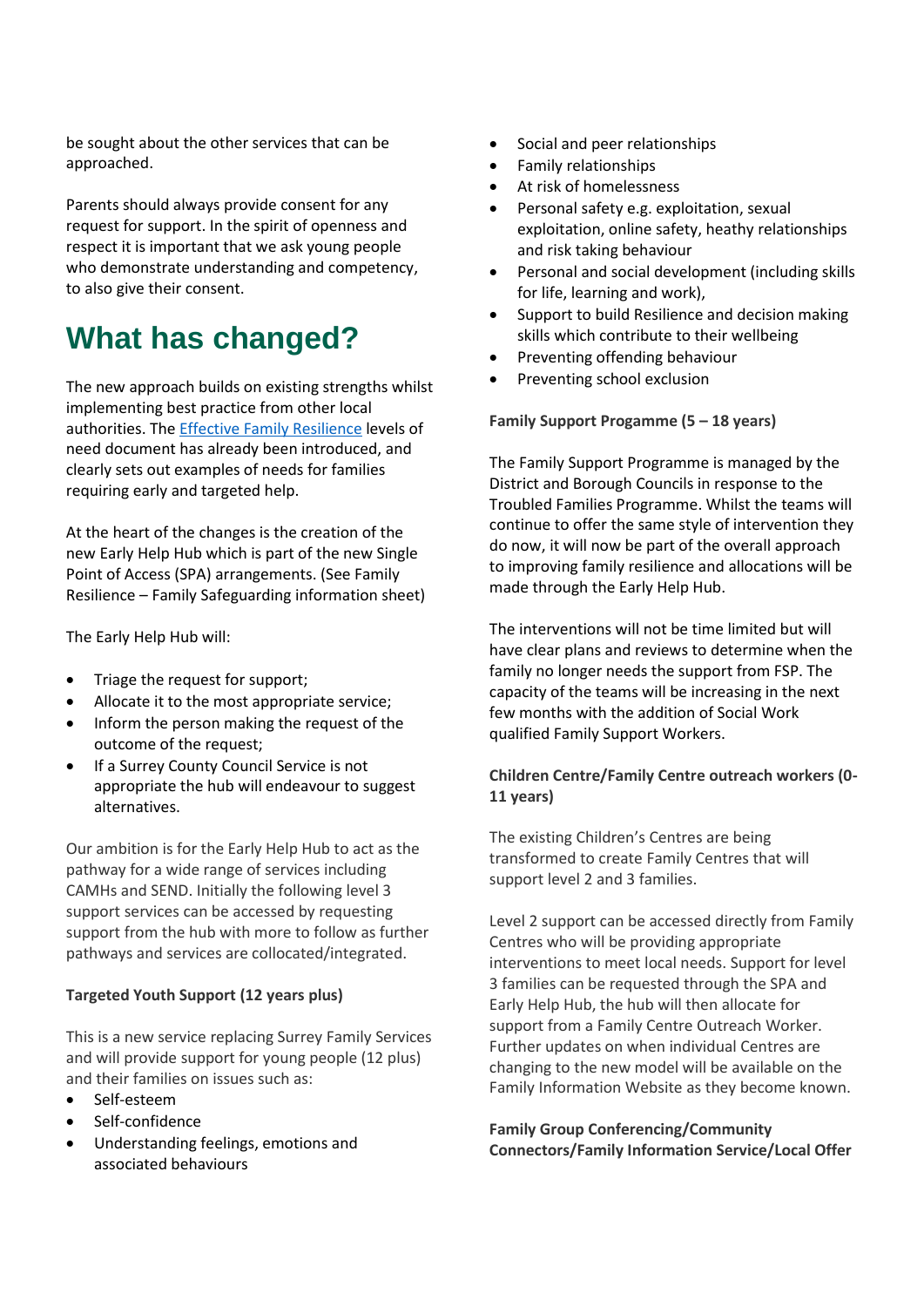All of these functions will now sit in the Early Help Hub to ensure families' needs are not only met by the provision of level 3 services and that families are supported to make full use of extended families, communities, level 2 and universal provision.

### **Requests for Support**

The multi-agency referral form (MARF) has been withdrawn and has been replaced with a form called 'request for support'. When people request support it is implicit that the family is not being handed over but that the request is for children's services to join the existing network around the family.

The Early Help Panels are no longer necessary as the Early Help Hub will triage and contact services directly to allocate families for support or signpost agencies and families to appropriate support.

Surrey County Council commissions a wide variety of voluntary and community services to provide early help. Whilst these arrangements are also being transformed, they will continue as they are for now, with a revised approach and offer being available later in the year.

#### **A Coordinated Parenting and Group Work offer**

The new model includes four new Parenting Coordinator positions that will coordinate a quadrant parenting offer. Practitioners in TYS, FSP and Family Centres will all be co-delivering parenting groups. TYS practitioners will also use group work interventions to support young people. As this is developed the information will be on FIS with information about how to access the groups. **Youth Offer**

The offer for young people is also being reviewed in order that it meets the wide range of needs for young people across the levels of needs. This work includes improving our digital offer, better use of Youth Centres where they are needed, deployment of Youth Workers to support vulnerable communities and community capacity building.

# **Assessment Service**

The **Assessment Service** operates at level 4 of Effective Family Resilience and responds to needs for children pre-birth to 18. Each quadrant has a number of small assessment teams, made up of statutory social workers, a family support worker and a youth support practitioner. Our practice across the whole service is based upon consent, strong relationships with families and with partners who are also supporting our families. The first contact any family or professional has with our assessment service sets the tone for our entire working relationship with them.

Taking direct requests for support from the SPA, the Assessment Service will determine whether the identified needs require a strategy meeting and s.47 child protection enquiry or an assessment under s.17 of the Children Act 1989. Using motivational approaches the assessment social worker will engage both the family and the network supporting them in both understanding the presenting worries and working out whether a statutory social work service is required, or if a plan to support the family at a lower level of need can be put in place to meet the need of the child and family.

Those children who require a S.47 intervention will receive a service that puts initial safety plans in place and if a Child Protection Conference is required this takes places within 15 days of the s.47 commencing. The service will support all families through this process by working transparently with them to develop the conference report, an outline plan for the child, and arranging advocacy for the child and the parent to participate fully in the conference.

It is important that from the first engagement with a new family the Assessment Service is thinking ahead to the next step for that child and creating support around that child to either resolve family problems using their kinship and professional support networks ultimately without statutory support or, when there is potential that the child will be significantly harmed in their family, that they are thinking about the best next steps to arrive at permanency for that child.

Our family support workers and youth support workers will be trained in both motivational interviewing and in family network meetings. The assessment service will take on the return home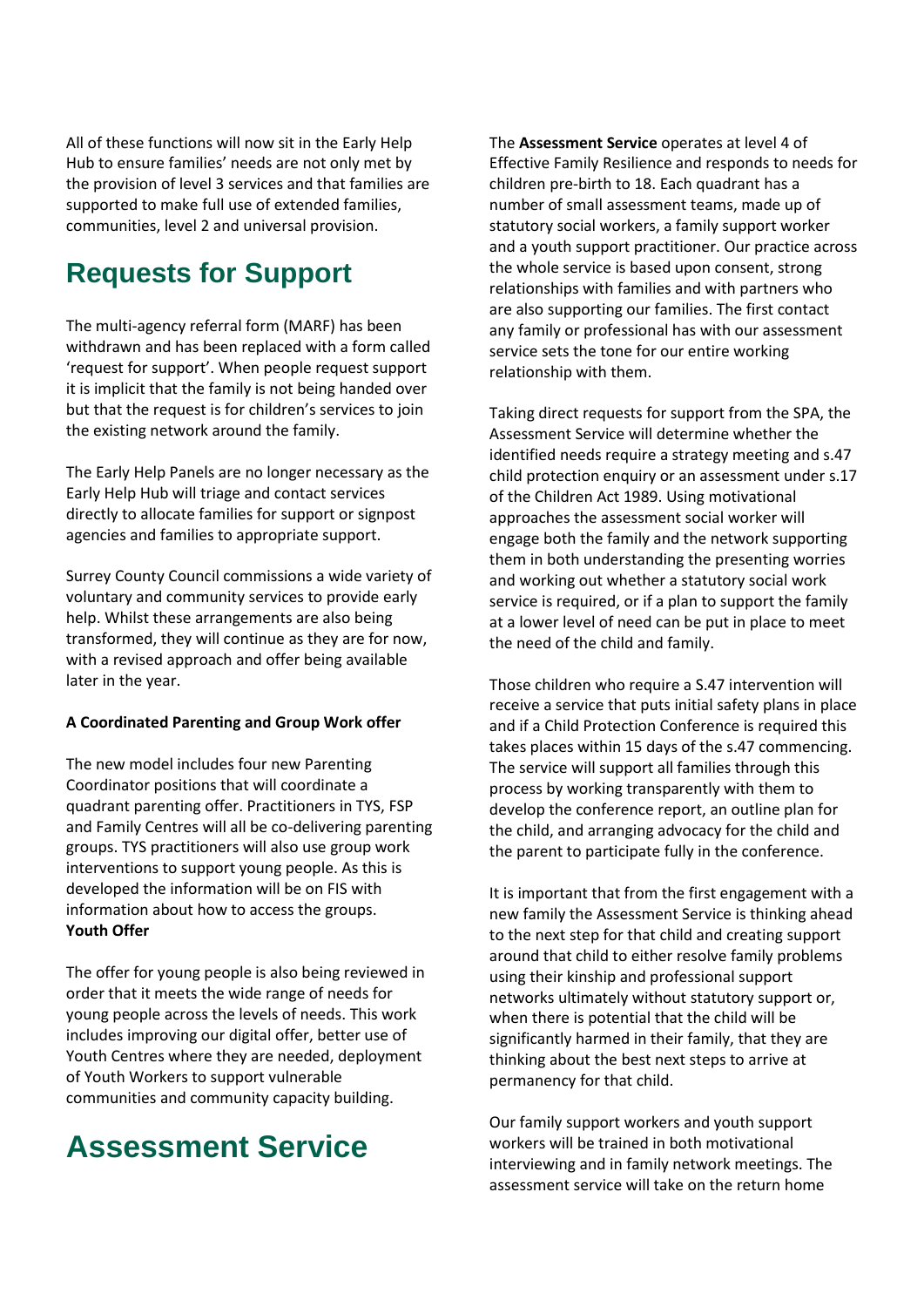interviews (RHIs) for those missing children who are previously unknown, respond to 16 and 17 year olds presenting as homeless and they will run family network meetings to enable families to develop their own resilience plans at the earliest opportunity.

The Advanced Social Worker in each team will work with a small number of families and will support and develop practice and less experienced practitioners in their teams. Because we will have excellence across each quadrant the ASWs will be working alongside the other ASWs in their Quadrant and across the County to support, challenge and develop excellence in Assessment.

For the first year of this new way of working, the Assessment Service will be supported by an additional team manager who will provide capacity for real time practice support, challenge, improvement and benchmarking. This is a real opportunity for us to develop a culture of real time learning and practice improvement so that every child gets a service to meet their needs, build their resilience and to ensure that, if further statutory services are required, the start to their journey with Surrey Children's Social Care is excellent.

At the end of an assessment, the service will develop a plan with the family and with partners. Every assessment will be shared with those with parental responsibility for the child unless there are specific reasons why this would be unsafe. The service will develop expertise in appropriately sharing assessments and plans with children and young people.

If the assessment and plan has identified need that does not reach level 4 of Effective Family Resilience, the family and professional network will decide on who is best placed to coordinate the work and will nominate a lead professional to coordinate the plan going forward. If additional services at level 3 Effective Family Resilience are required the EHH will arrange for this service to be provided to enhance the plan that the assessment has produced.

# **Supporting Adolescents**

We know that for some adolescents their needs cause huge anxiety for their families, teachers,

police, social workers and communities. We are clear in our understanding that children who are exploited cannot consent to their abuse and our role is to support them assertively. Our service for adolescents will see frontline staff being better equipped to work with worrying young people and feel hopeful about their ability to make a difference. For some of these young people their needs will stem from factors within their family, for some it may be factors in their community, and for some both familial and contextual factors will play a role.

There has been an increase in criminal and sexual exploitation and knife crime in Surrey. We do not want youth violence and exploitation to become a way of life for children and families therefore we have to develop our ways of working with young people, their families and communities that draw on what young people tell us, different agencies and disciplines and interventions that have a proven evidence base of success.

We are working on a clear articulation of the support to adolescents at levels 1 and 2 of Effective Family Resilience. We are doing this in consultation with young people, schools and a range of partners, particularly those in the voluntary, community and faith sector who are already providing great support to young people in Surrey.

In the meantime there are a range of activities and services on the Surrey **[Family Information Service](https://www.surreycc.gov.uk/people-and-community/family-information-service)  [\(FIS\)](https://www.surreycc.gov.uk/people-and-community/family-information-service)** that the public and professional community can access to identify support for young people. Together with the targeted Youth Support and Safeguarding Adolescent service, our offer to young people across the Effective Family Resilience levels of need will respond to issues of place and person to keep our young people safe.

**Targeted Youth Support (TYS) and Safeguarding Adolescent Teams (SAT)** have been established in each quadrant to work seamlessly using motivational interviewing skills and our established restorative practice to develop an approach to working with young people that takes the best from national contextual safeguarding initiatives including 'No Wrong Door'.

We will be working with these teams and our partners and young people to develop a robust local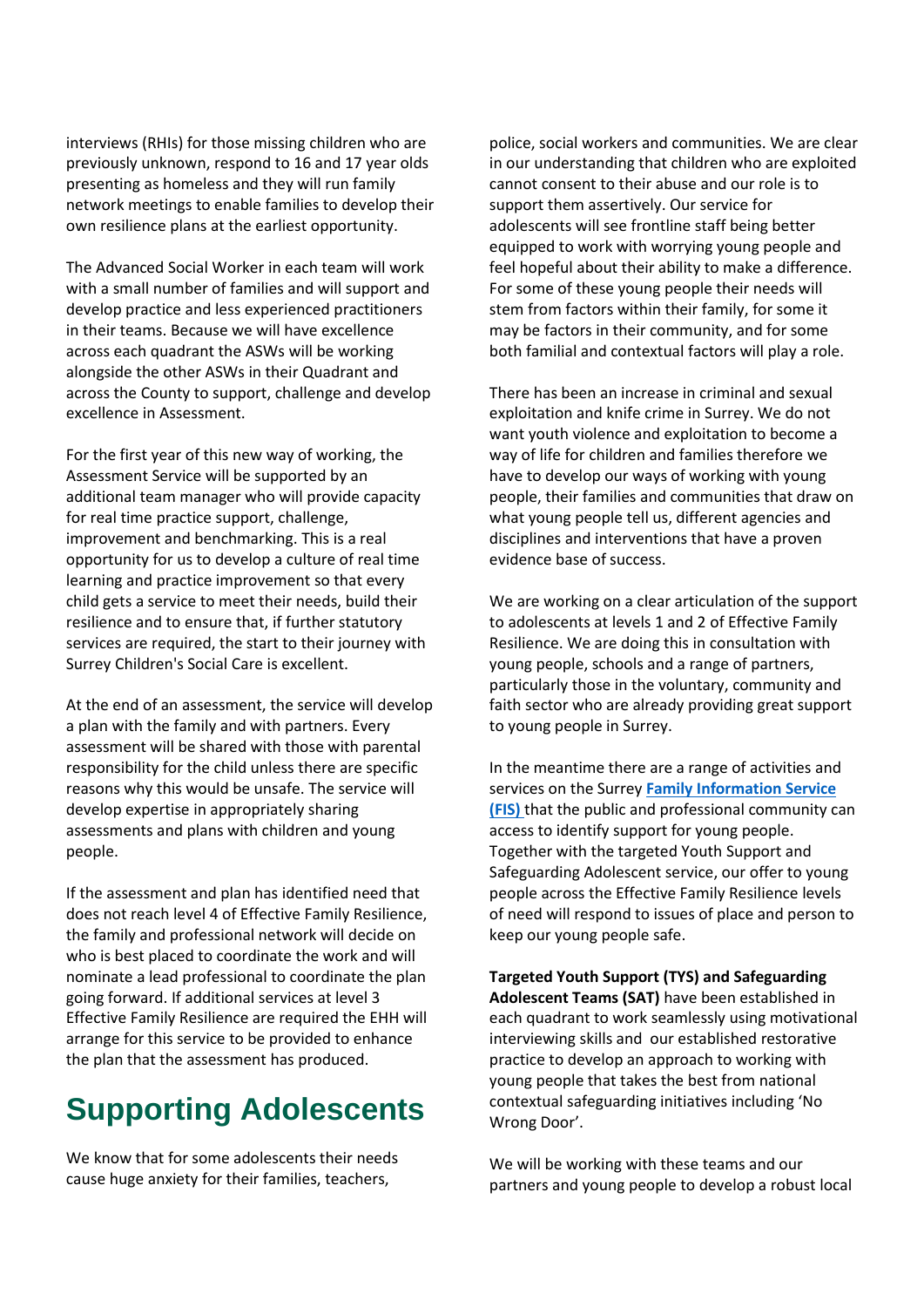response to local need. Staffed by a combination of social workers and youth support practitioners, the teams will be supported by co-located Surrey Police officers and CAMHS social workers to bring a multiskilled and multi-disciplinary approach to the work. We want to stick with our young people and avoid changes in worker as far as possible, we know we have to work at making and maintaining relationships with our young people.

#### **Targeted Youth Support (TYS)**

Targeted Youth Support teams work with young people whose needs are at level 3 of Effective Family Resilience. The teams are embedded in each quadrant and will be out and about actively working with young people and their families in their communities.

Each team includes a youth support workers and a social worker, who will draw on their knowledge of young people, the local community and community resources to develop outstanding targeted support for our young people. They will all actively case-hold individual young people and this work will include Youth Offending Team work when the young person's needs sit at level 3 of Effective Family Resilience. In addition to case-holding, each worker will co-lead an evidence based group work intervention for young people.

We will map out the need across each quadrant, map what already exists with our voluntary, faith and community sector colleagues and match the need against evidence based interventions. The TYS service will work assertively with young people to promote their resilience.

### **Safeguarding Adolescent Teams (SAT)**

In each quadrant two Safeguarding Adolescent Teams (SAT) will work with young people whose needs are at level 4 of Effective Family Resilience. Our new service will provide a single response for those young people who are CIN and who are in need of youth offending support, this need will be met in the SAT and this will ensure we have a focus on their offending and safeguarding needs through a single lens and a single plan.

Each pair of SAT teams will be supported by a colocated CAMHS social worker and a Surrey Police Officer who specialises in missing and exploited young people. The SAT teams will provide wrap around support to young people who are at risk of significant harm and at risk of coming into care. As we develop our work with young people, this will involve working closely with some of our residential homes in Surrey and some Surrey foster carers using the No Wrong Door principles.

We know that when adolescents come into care their safety, wellbeing and education outcomes do not improve and because of the dislocation with their schools, communities and families they can often get worse. The SAT teams will work alongside partners to keep these young people in their families, in school and in their communities.

#### **Youth Offending Service**

The **Youth Offending Service** in Surrey has operated a child first principle since 2010 and our new approach with adolescents will build on this. We have put a partnership approach and restorative justice at the very heart of how Surrey works with young people at risk of entering or in the youth offending system. We work hard to get to the root cause of the offending behaviour and addressing their needs, because we know that by putting children into the criminal justice system, and by labelling young people as criminals, they are more likely to re-offend.

To this end our workers in TYS and SAT will carry out the YOS function with young people to avoid duplication of worker, of effort, and to keep the young person and their needs at the heart of our practice. The workers in TYS and SAT will be supported by the Restorative Practice and Court Support Team in the Early Help and Hubs division. This service will assist with court rotas, managing the Youth Restorative Intervention Panel (YRI) with Surrey Police, Education support for young people, quality assurance, tracking and, most importantly, practice support for TYS and SAT teams.